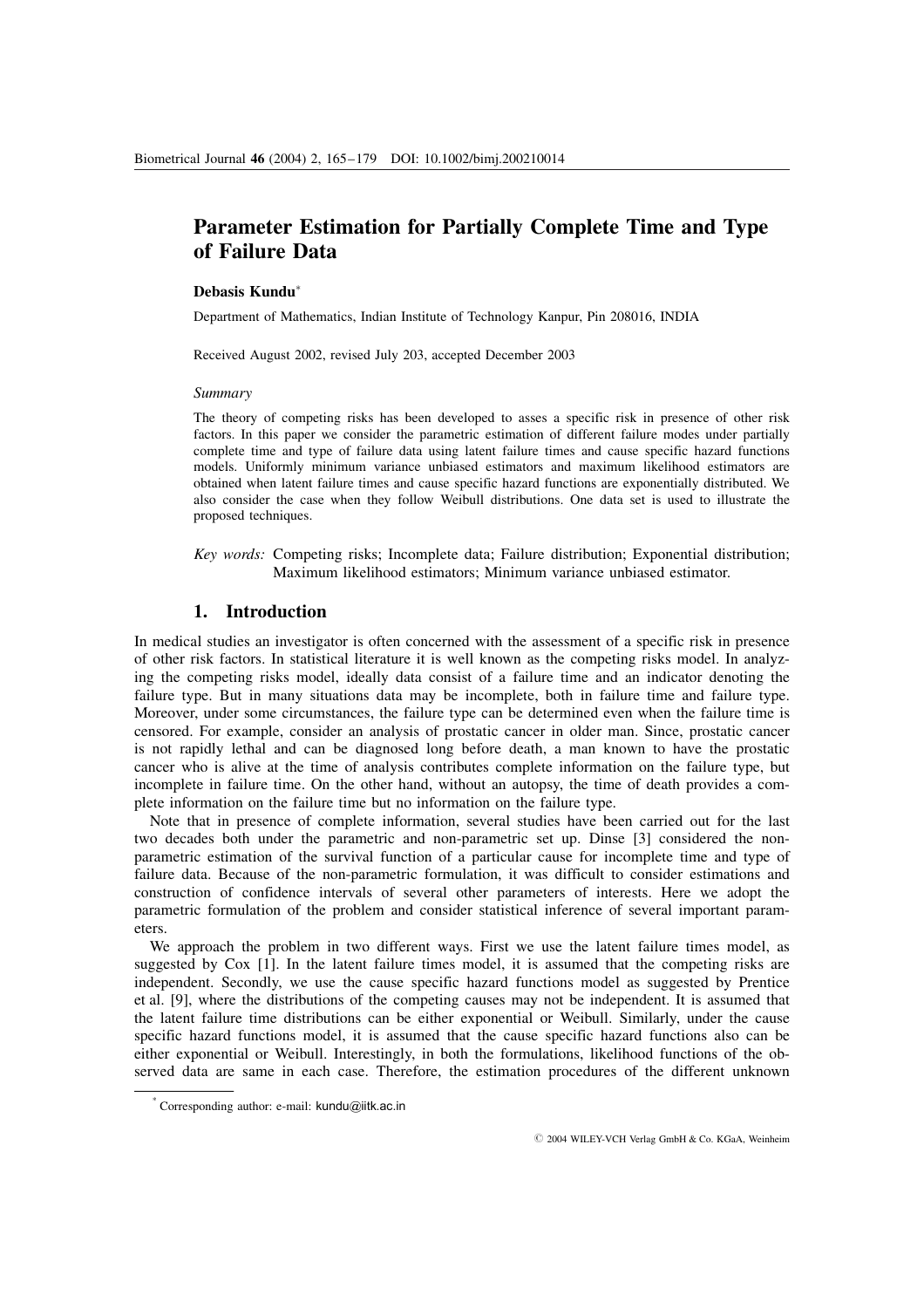parameters and their statistical properties remain unchanged, although the interpretations of the different parameters might be different.

In this paper, we make similar assumptions as of Dinse [3]. It is assumed that every member of a certain target population either dies of a particular disease, say cancer or by other causes. A proportion  $\pi$  of the population die of cancer and the proportion  $(1 - \pi)$  die due to other causes. Suppose that a subject can experience one of  $J$  failure types and let us define  $X$  be the time of failure and let  $\delta$  be the failure type. At the end of the study, we have the following types of observations:

1.  $\{X = t, \delta = j\}$  2.  $\{X > t\}$  3.  $\{X > t, \delta = j\}$  4.  $\{X = t\}$ .

It may be mentioned that Miyakawa [8] and recently Kundu and Basu [5] considered a similar problem in presence of only type 1 and type 4 observations.

The rest of the paper is organized as follows. In Section 2, we provide the formulation in terms of the latent failure times model and describe different notation, which we are going to use throughout this paper. In Section 3, we consider the estimation of different parameters when the latent failure time distributions are exponential. The corresponding confidence intervals are considered in Section 4. The Weibull latent failure distributions are considered in Section 5. One data set is analyzed in Section 6 for illustration purposes. In Section 7, we formulate the problem using the cause specific hazard functions model and finally we draw conclusions from out work in Section 8.

#### 2. Model Description and Notation

Without loss of generality, we assume that there are only two failures types. We use the following notation;

 $X_i$ : lifetime of system  $i$ 

 $X_{ii}$ : lifetime of mode  $j (= 1 \text{ or } 2)$  of system i

 $F(.)$ : cumulative distribution function of  $X_i$ 

 $f(.)$ : density function of  $X_i$ 

 $F_i(.)$ : distribution function of  $X_{ii}$ 

 $f_j(.)$ : density function of  $X_{ji}$ 

$$
\widehat{F}_j(.)\colon=1-F_j(.)
$$

 $\delta_i$ : indicator variable denoting cause of failure of system i

 $I[.]$ : indicator function of event  $[.]$ 

Exp ( $\lambda$ ): denotes exponential random variable with density function  $\lambda e^{-\lambda x}$ 

Gamma  $(\alpha, \lambda)$ : denotes gamma random variable with density function  $\frac{\lambda^{\alpha}}{\Gamma(\alpha)} x^{\alpha-1} e^{-\lambda x}$ 

Weibull  $(\alpha, \lambda)$ : denotes Weibull random variable with density function  $\alpha \lambda x^{\alpha-1} e^{-\lambda x^{\alpha}}$ 

bin  $(n, p)$ : denotes binomial random variable with parameters n and p.

In this Section we formulate the problem using the latent failure times model of Cox [1]. It is assumed that  $(X_{1i}, X_{2i})$ ;  $i = 1, 2...N$  are N independent and identically distributed (i.i.d.) random variables. It is also assumed that  $X_{1i}$  and  $X_{2i}$  are independent for all  $i = 1, 2, \ldots N$  and  $X_i = \min \{X_{1i}, X_{2i}\}\$ . Without loss of generality we assume that there are only two failure types, namely 1 and 2. We assume that we have following observations. The first  $r_1$  observations have complete failure times and corresponding cause of failure is 1 for all of them. We denote this set as  $I_1$ , i.e., the observations are of the type  $(x_i, \delta_i)$ ;  $\delta_i = 1$  for all  $i \in I_1$  and the number of elements in  $I_1$ ,  $I_1$ , is  $r_1$ . Similarly the next  $r_2$  observations have complete failure times and the corresponding cause of failure is 2 for all of them. We denote this set as  $I_2$ . The next  $r_3$  observations have complete failure times but corresponding causes of failure are unknown and we denote this set as  $I_3$ . For the next  $r_4$  observations we know that the failure type will be 1 but failure times have been right censored. We denote this set as  $I_4$ . Similarly for the next  $r_5$  observations we have failure type 2, but corresponding failure times are right censored. Finally we have last  $r<sub>6</sub>$  right censored observations,

 $O$  2004 WILEY-VCH Verlag GmbH & Co. KGaA, Weinheim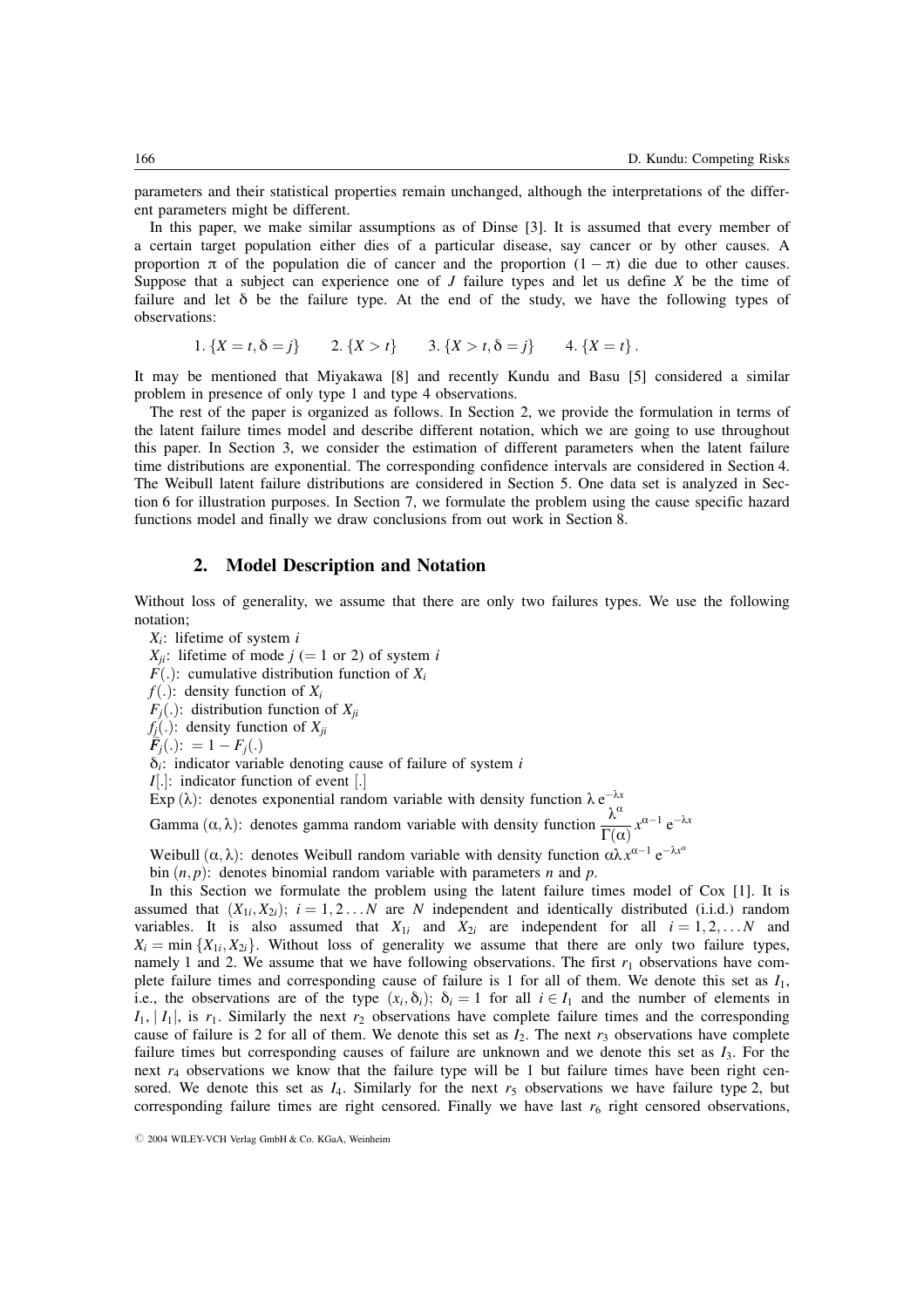where exact failure time and failure type both are unknown and we denote this set as  $I_6$ . Therefore, in summary we have following types of observations:

a.  $(x_i, 1);$   $i \in I_1,$   $|I_1| = r_1,$ b.  $(x_i, 2);$   $i \in I_2,$   $|I_2| = r_2,$ c.  $(x_i, *)$ ;  $i \in I_3$ ,  $|I_3| = r_3$ , d.  $(x_i*, 1); \quad i \in I_4, \quad |I_4| = r_4,$ e.  $(x_i*, 2); \quad i \in I_5, \quad |I_5| = r_5,$ f.  $(x_i*, *)$ ;  $i \in I_6$ ,  $|I_6| = r_6$ .

We denote  $r_1 + r_2 + r_3 = n$ ,  $r_4 + r_5 + r_6 = m$  and therefore,  $m + n = N$ . In order to analyze incomplete data it is assumed that failure times are from the same population as the complete data. We also assume throughout that  $r_1 + r_2 = n_1$ ,  $r_3$ ,  $r_4 + r_5 = m_1$ ,  $r_6$  are fixed and not random and  $n > 0$ . If they are assumed to be random, then all the results are valid conditionally, see Kundu and Basu [5] for details. The likelihood contributions from the observations  $a, b, c, d, e$  and f are

$$
f_1(x) \overline{F}_2(x)
$$
,  $f_2(x) \overline{F}_1(x)$ ,  $f(x)$ ,  $\int_x^{\infty} f_1(y) \overline{F}_2(y) dy$ ,  $\int_x^{\infty} f_2(y) \overline{F}_1(y) dy$ ,  $\overline{F}(x)$ ,

respectively.

# 3. Exponential Latent Failure Time Distributions: Point Estimation

In this Section, we assume that  $X_{ji}$ 's are exponential random variables with parameters  $\lambda_j$  for  $j = 1$ and 2 and for  $i = 1, \ldots, N$ . The distribution function,  $F_i(t)$ , of  $X_{ii}$  has the following form:

$$
F_j(t) = (1 - e^{-\lambda_j t}); \quad j = 1, 2.
$$

In this case the likelihood function of the observed data (1) is

$$
L = \lambda_1^{r_1} \exp\left(-(\lambda_1 + \lambda_2) \sum_{i \in I_1} x_i\right) \times \lambda_2^{r_2} \exp\left(-(\lambda_1 + \lambda_2) \sum_{i \in I_2} x_i\right)
$$
  
 
$$
\times (\lambda_1 + \lambda_2)^{r_3} \exp\left(-(\lambda_1 + \lambda_2) \sum_{i \in I_3} x_i\right) \times \left(\frac{\lambda_1}{\lambda_1 + \lambda_2}\right)^{r_4} \exp\left(-(\lambda_1 + \lambda_2) \sum_{i \in I_4} x_i\right)
$$
  
 
$$
\times \left(\frac{\lambda_2}{\lambda_1 + \lambda_2}\right)^{r_5} \exp\left(-(\lambda_1 + \lambda_2) \sum_{i \in I_5} x_i\right) \times \exp\left(-(\lambda_1 + \lambda_2) \sum_{i \in I_6} x_i\right)
$$
  
\n
$$
= \lambda_1^{r_1 + r_4} \times \lambda_2^{r_2 + r_5} \times (\lambda_1 + \lambda_2)^{r_3 - r_4 - r_5} \times \exp\left(-(\lambda_1 + \lambda_2) \sum_{i \in I} x_i\right).
$$
 (2)

Here  $I = I_1 \cup I_2 \cup ... \cup I_6$ . From the likelihood function (2), we obtain MLEs of  $\lambda_1$  and  $\lambda_2$  as

$$
\hat{\lambda}_1 = \frac{n(r_1 + r_4)}{(n_1 + m_1) \left(\sum\limits_{i \in I} x_i\right)} \quad \text{and} \quad \hat{\lambda}_2 = \frac{n(r_2 + r_4)}{(n_1 + m_1) \left(\sum\limits_{i \in I} x_i\right)}.
$$

Now to compute mean and variances of  $\hat{\lambda}_1$  and  $\hat{\lambda}_2$ , we observe the following

$$
r_1 \sim \text{bin}\left(n_1, \frac{\lambda_1}{\lambda_1 + \lambda_2}\right), \qquad r_2 \sim \text{bin}\left(n_1, \frac{\lambda_2}{\lambda_1 + \lambda_2}\right),\tag{3}
$$

$$
r_4 \sim \text{bin}\left(m_1, \frac{\lambda_1}{\lambda_1 + \lambda_2}\right), \qquad r_5 \sim \text{bin}\left(m_1, \frac{\lambda_2}{\lambda_1 + \lambda_2}\right),\tag{4}
$$

$$
\sum_{i=1}^{n+m} X_i \sim \Gamma(n+m, \lambda_1+\lambda_2).
$$
 (5)

 $\odot$  2004 WILEY-VCH Verlag GmbH & Co. KGaA, Weinheim

 $(1)$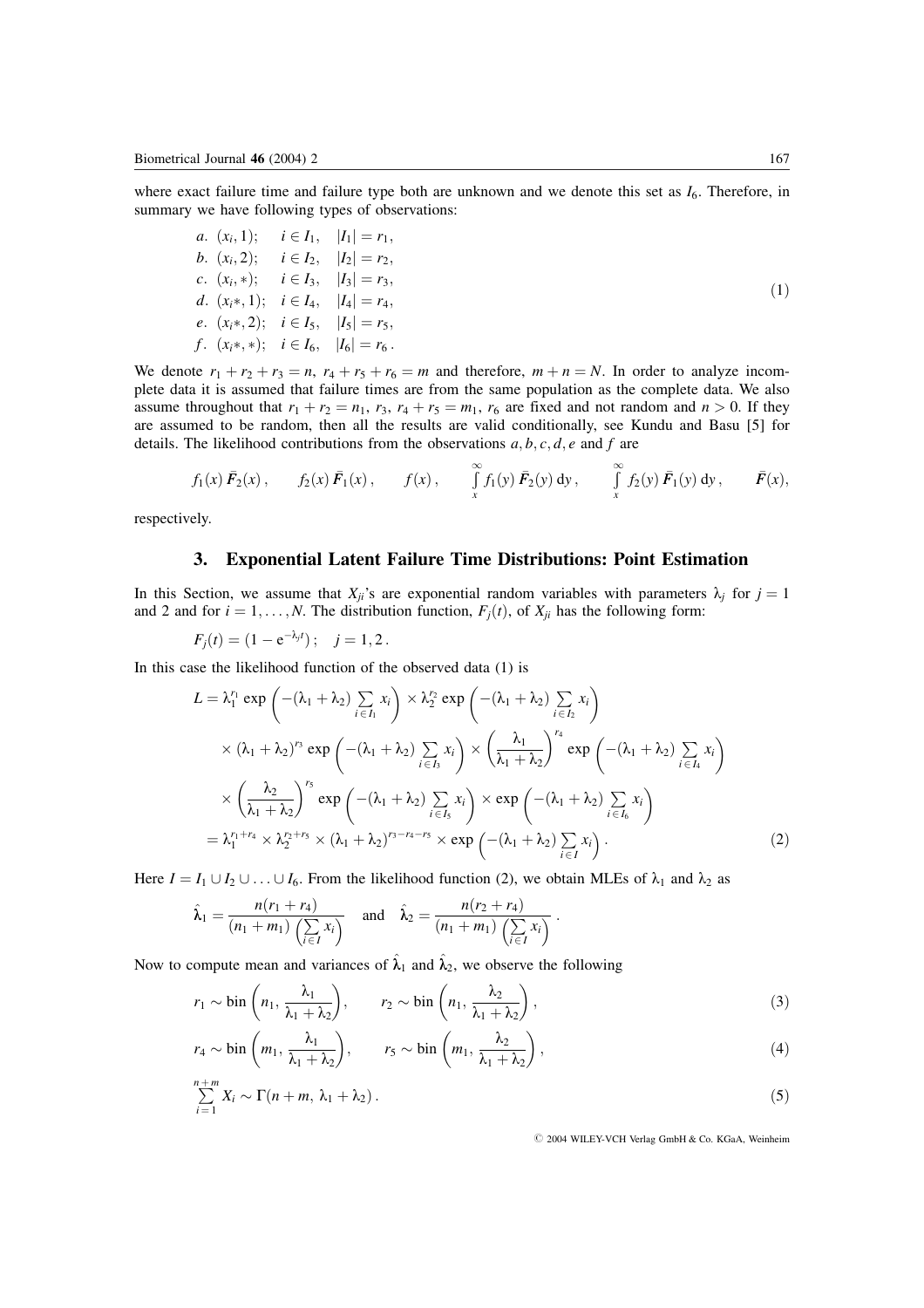:

Note that using (3)–(5), the exact distributions of  $\hat{\lambda}_1$  and  $\hat{\lambda}_2$  can be easily calculated. Using (3)–(5), we obtain

$$
E(\hat{\lambda}_1) = \frac{n}{n+m-1} \lambda_1, \qquad V(\hat{\lambda}_1) = \frac{n^2 \lambda_1}{(n+m-1)(n+m-2)} \left( \frac{\lambda_1}{n+m-1} + \frac{\lambda_2}{n_1+m_1} \right),
$$
  
\n
$$
E(\hat{\lambda}_2) = \frac{n}{n+m-1} \lambda_2, \qquad V(\hat{\lambda}_2) = \frac{n^2 \lambda_2}{(n+m-1)(n+m-2)} \left( \frac{\lambda_2}{n+m-1} + \frac{\lambda_1}{n_1+m_1} \right).
$$
 (6)

From (6), it is immediate that

$$
\tilde{\lambda}_1 = \frac{(r_1 + r_4) (n + m - 1)}{(n_1 + m_1) (\sum\limits_{i \in I} x_i)} \quad \text{and} \quad \tilde{\lambda}_2 = \frac{(r_2 + r_5) (n + m - 1)}{(n_1 + m_1) (\sum\limits_{i \in I} x_i)}
$$

are uniformly minimum variance unbiased estimators (UMVUEs) of  $\lambda_1$  and  $\lambda_2$  respectively. Note that these results match with those of Miyakawa [8], when  $r_4 = r_5 = r_6 = 0$ .

The relative risk rate,  $\pi$ , due to cause 1 is

$$
P[X_{1i} < X_{2i}] = \int_{0}^{\infty} \lambda_1 \exp(-(\lambda_1 + \lambda_2) x) dx = \frac{\lambda_1}{\lambda_1 + \lambda_2}.
$$

Observe that  $\frac{r_1}{n_1}$  and  $\frac{r_4}{m_1}$  are unbiased estimators of  $\pi$ , but the MLE of  $\pi$ ,  $\hat{\pi}$ , is

$$
\hat{\boldsymbol{\pi}} = \frac{\hat{\lambda}_1}{\hat{\lambda}_1 + \hat{\lambda}_2} = \frac{r_1 + r_4}{n_1 + m_1} \ .
$$

Note that the distribution  $\hat{\pi}$  is a scaled version of a Binomial distribution and  $\hat{\pi}$  is an unbiased estimator of  $\pi$ . Now, we consider the problem of estimating the mean lifetimes  $\theta_1 = \frac{1}{\lambda_1}$  and  $\theta_2 = \frac{1}{\lambda_2}$  due to cause 1 and cause 2 respectively. Note that although MLEs and UMVUEs of  $\lambda_1$  and  $\lambda_2$  always exist but the same is not true for  $\theta_1$  and  $\theta_2$ . UMVUEs of  $\theta_1$  and  $\theta_2$  do not exist and MLEs of  $\theta_1$  and  $\theta_2$ exist when  $r_1 + r_4 > 0$  and  $r_2 + r_5 > 0$  respectively. First we give the results for  $\theta_1$ . The conditional MLE (conditioning that  $r_1 + r_4 > 0$ ) of  $\theta_1$ , say  $\hat{\theta}_1$ , is as follows:

$$
\hat{\theta}_1 = \sum_{i \in I} x_i \times \frac{n_1 + m_1}{n(r_1 + r_4)}.
$$

Now, we obtain the conditional distribution of  $\hat{\theta}_1$ , conditioning on  $r_1 + r_4 > 0$ , which in turn helps us in constructing confidence interval  $\theta_1$ . We need the following lemma for further development.

**Lemma 1:** The conditional moment generating function (mgf) of  $\hat{\theta}_1$ , say  $\phi_{\hat{\theta}_1}(t)$ , is of the following form:

$$
\phi_{\hat{\theta}_1}(t) = E[\exp(t\hat{\theta}_1) | r_1 + r_4 > 0]
$$
\n
$$
= (1 - q^{n_1 + m_1})^{-1} \left[ \sum_{i=1}^{n_1 + m_1} \frac{(n_1 + m_1)!}{i!(n_1 + m_1 - i)!} \left( \frac{\theta_2}{\theta_1 + \theta_2} \right)^i \left( \frac{\theta_1}{\theta_1 + \theta_2} \right)^{n_1 + m_1 - i} \right]
$$
\n
$$
\times \left( 1 - \frac{t(n_1 + m_1)}{ni} \frac{\theta_1 \theta_2}{\theta_1 + \theta_2} \right)^{-(n+m)} \right] = \sum_{i=1}^{n_1 + m_1} p_i \left( 1 - \frac{t(n_1 + m_1)}{ni} \frac{\theta_1 \theta_2}{\theta_1 + \theta_2} \right)^{-(n+m)}
$$
\n
$$
= \frac{\theta_1}{\theta_1 + \theta_2} \text{ and}
$$

Here  $q$ 

$$
p_i = (1 - q^{n_1 + m_1})^{-1} \frac{(n_1 + m_1)!}{i!(n_1 + m_1 - i)!} \left(\frac{\theta_2}{\theta_1 + \theta_2}\right)^i \left(\frac{\theta_1}{\theta_1 + \theta_2}\right)^{n_1 + m_1 - i}.
$$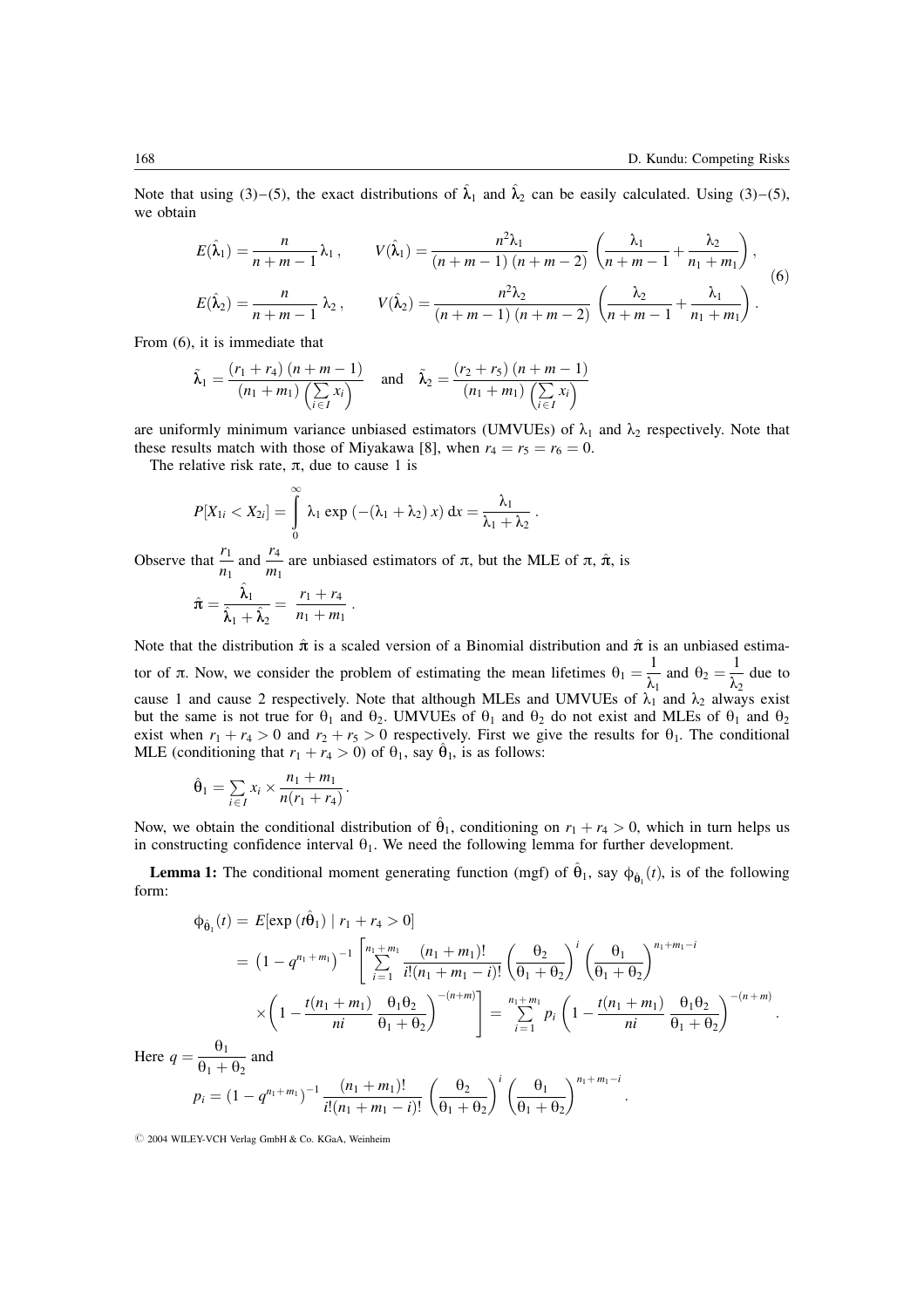**Proof of lemma 1:** Note that  $\sum^{n+m}$  $\sum_{i=1}^{n+m} X_i$  is Gamma  $\left(n+m, \frac{\theta_1+\theta_2}{\theta_1\theta_2}\right)$  $\theta_1\theta_2$  $\left(n+m, \frac{\theta_1+\theta_2}{\theta_1\theta_2}\right)$  and  $r_1+r_4$  is bin  $\left(n_1+m_1, \frac{\lambda_1}{\lambda_1+\lambda_2}\right)$  $\sqrt{2}$ random variables. Therefore,

$$
\begin{aligned} \phi_{\hat{\theta}_1}(t) &= E[\exp\left(t\hat{\theta}_1\right) \mid r_1 + r_4 > 0] \\ &= \sum_{i=1}^{n_1 + m_1} E[\exp\left(t\hat{\theta}_1\right) \mid r_1 + r_4 = i] \times P[r_1 + r_4 = i \mid r_1 + r_4 > 0] \, . \end{aligned}
$$

Note that,  $p_i = P[r_1 + r_4 = i | r_1 + r_4 > 0]$  for  $i = 1, ..., n_1 + m_1$ . Since the moment generating function of Gamma  $(\alpha, \lambda)$  is  $\left(1 - \frac{t}{\lambda}\right)$  $\lambda$  $\left(1-\frac{t}{2}\right)^{-\alpha}$ , the result immediately follows. Therefore, we have the following theorem.

**Theorem 1:** The conditional probability density function (pdf) of  $\hat{\theta}_1$ ,  $f_{\hat{\theta}_1}(x)$ , and the conditional probability distribution function,  $F_{\hat{\theta}_1}(x)$ , becomes

$$
f_{\hat{\theta}_1}(x) = \sum_{i=1}^{n_1 + m_1} p_i g_i(x)
$$
,  $F_{\hat{\theta}_1}(x) = \sum_{i=1}^{n_1 + m_1} p_i G_i(x)$ .

Here  $g_i(x)$  and  $G_i(x)$  denote the density function and the distribution function respectively of a gamma random variable with shape parameter  $(n+m)$  and scale parameter  $\frac{ni(\theta_1 + \theta_2)}{(n_1+m_1)(\theta_1\theta_2)}$  for  $i = 1, \ldots, n_1 + m_1.$ 

Proof of theorem 1: The proof follows immediately from lemma 1.

From theorem 1, it is clear that the conditional distribution of  $\hat{\theta}_1$  is a mixture of gamma random variables. It is easy to compute different conditional moments of  $\hat{\theta}_1$ . We provide the first and the second conditional moments, others can be computed along the same line. We denote two conditional moments as  $E(\hat{\theta}_1)$  and  $E(\hat{\theta}_1^2)$  respectively. We have

$$
E(\hat{\theta}_1) = \left(\sum_{i=1}^{n_1+m_1} \frac{p_i}{i}\right) \frac{1}{n} (n+m) (n_1+m_1) \left(\frac{\theta_1 \theta_2}{\theta_1 + \theta_2}\right)
$$
(7)

and

$$
E(\hat{\theta}_1^2) = \left(\sum_{i=1}^{n_1+m_1} \frac{p_i}{i^2}\right) \frac{1}{n^2} (n+m) (n+m+1) (n_1+m_1)^2 \left(\frac{(\theta_1\theta_2)^2}{(\theta_1+\theta_2)^2}\right).
$$

Note that  $\hat{\theta}_1$  is not an unbiased estimator of  $\theta_1$  and since the summation sign denotes inverse moments of positive binomial random variables, it is not possible to give exact expressions. However, it is known (Mendenhall and Lehmann [7]) that if Z is a binomial random variable with parameters N and p, then for large N,  $E\left[\frac{1}{Z} \mid Z > 0\right]$  $\left[\frac{1}{Z} | Z > 0\right] \approx \frac{1}{E(Z)} = \frac{1}{Np}$  and  $E\left[\frac{1}{Z^2} | Z > 0\right]$  $\left[\frac{1}{Z^2} | Z > 0\right] \approx \frac{1}{\left(E(Z)\right)^2} = \frac{1}{\left(Np\right)^2}$ . Using these approximations, we have  $E(\hat{\theta}_1) \approx \frac{n+m}{n} \theta_1$  and  $E(\hat{\theta}_1^2) \approx \frac{(n+m)(n+m+1)}{n^2} \theta_1^2$ . Therefore, when  $\frac{m}{n}$  tends to zero, then  $\hat{\theta}_1$  is an asymptotically unbiased and consistent estimator of  $\theta_1$ . For fixed m and n (large), the expression (7) of  $E(\hat{\theta}_1)$  can be used for biased correction. Same results are true for  $\hat{\theta}_2$  also and they can be obtained simply by interchanging the roles of  $\theta_1$  and  $\theta_2$ .

## 4. Exponential Latent Failure Time Distributions: Confidence Intervals

In this Section we obtain confidence bounds of  $\lambda_1$  and  $\lambda_2$  using the asymptotic distributions of  $\lambda_1$  and  $\lambda_2$ . The 2 × 2 Fisher Information of  $\lambda_1$  and  $\lambda_2$  is  $I(\lambda_1, \lambda_2) = (I_{ij}(\lambda_1, \lambda_2))$  for  $i, j = 1$  and

$$
I_{ij}(\lambda_1, \lambda_2) = -E \left( \frac{\partial^2 \ln{(\lambda_1, \lambda_2)}}{\partial \lambda_i \partial \lambda_j} \right)
$$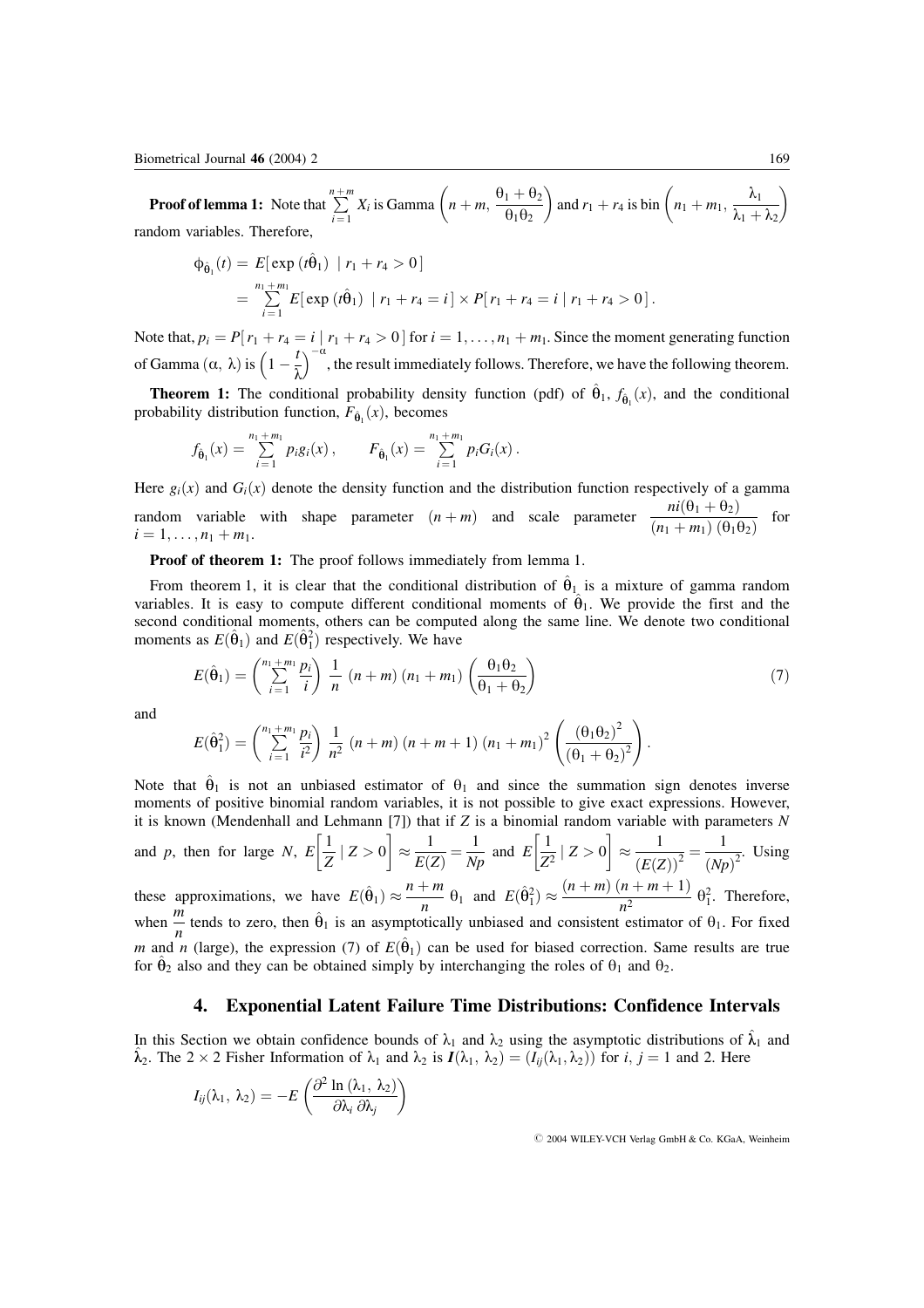and

$$
I_{11}(\lambda_1, \lambda_2) = \frac{n\lambda_1 + (n_1 + m_1) \lambda_2}{\lambda_1 (\lambda_1 + \lambda_2)^2},
$$
  
\n
$$
I_{12}(\lambda_1, \lambda_2) = I_{21}(\lambda_1, \lambda_2) = \frac{(n - m_1) - n_1}{(\lambda_1 + \lambda_2)^2} \text{ and}
$$
  
\n
$$
I_{22}(\lambda_1, \lambda_2) = \frac{n\lambda_2 + (n_1 + m_1) \lambda_1}{\lambda_2 (\lambda_1 + \lambda_2)^2}.
$$

Therefore, if  $\lambda = (\lambda_1, \lambda_2)$  and  $\hat{\lambda} = (\hat{\lambda}_1, \hat{\lambda}_2)$ , then we have,

$$
(\hat{\lambda} - \lambda) \to N_2\big(0, \, \textbf{\textit{I}}^{-1}(\lambda_1, \, \lambda_2)\big) \, ,
$$

where  $\boldsymbol{I}^{-1}(\lambda_1, \lambda_2) = (I_{ij}^{-1}(\lambda_1, \lambda_2))$  and

$$
I_{11}^{-1}(\lambda_1, \lambda_2) = \frac{\lambda_1(n\lambda_2 + (n_1 + m_1) \lambda_1)}{n(n_1 + m_1)},
$$
  
\n
$$
I_{12}^{-1}(\lambda_1, \lambda_2) = I_{21}^{-1}(\lambda_1, \lambda_2) = \frac{\lambda_1 \lambda_2 (- (n - m_1) + n_1)}{n(n_1 + m_1)},
$$
  
\n
$$
I_{22}^{-1}(\lambda_1, \lambda_2) = \frac{\lambda_2 (n\lambda_1 + (n_1 + m_1) \lambda_2)}{n(n_1 + m_1)}.
$$

Similarly, we can have the Fisher Information matrix,  $I(\theta_1, \theta_2)$ , for  $\theta_1$  and  $\theta_2$  by using simply Jacobian transformation.

Some other important parameters are, say

[1]  $\pi = \frac{\lambda_1}{\lambda_1 + \lambda_2} = \frac{\theta_2}{\theta_1 + \theta_2}$ : Probability of death due to cause 1.  $[2] \tau_1 = \pi \theta_1 + (1 - \pi) \theta_2 = \pi \lambda_1^{-1} + (1 - \pi) \lambda_2^{-1}$ : The expected lifetime of all individuals. [3]  $\tau_2 = \pi \tau_1^{-1}$ : The cause (1) specific mortality index. [4]  $\tau_3 = \exp(-\lambda_1 x)$ : The survival function due to cause 1.

The MLEs of  $\pi$ ,  $\tau_1$ ,  $\tau_2$  and  $\tau_3$  can be obtained very easily by using the in-variance property of the MLEs and their asymptotic distributions can be obtained using the  $\delta$ -method.

## 5. Weibull Latent Failure Time Distributions

#### 5.1 Estimation of parameters

In this Section we assume that  $X_{ij}$ s are Weibull random variables with parameters  $(\alpha, \lambda_i)$  for  $j = 1, 2$ and for  $i = 1, \ldots, n$ . The distribution function  $F_j(.)$  of  $X_{ji}$  has the following form:

$$
F_j(t) = 1 - \exp(-\lambda_j t^{\alpha}).
$$

We assume that the lifetime distributions of the different causes follow Weibull distributions with different scale parameters but they have the same shape parameter. The hazard rates due to cause 1 and cause 2 are given by

$$
\frac{\partial F_1(t)}{\overline{F}_1(t)} = \alpha \lambda_1 t^{\alpha - 1} \quad \text{and} \quad \frac{\partial F_2(t)}{\overline{F}_2(t)} = \alpha \lambda_2 t^{\alpha - 1}
$$

respectively. The mean lifetimes due to cause 1 and cause 2 are

$$
E(X_{1i}) = \frac{1}{\lambda_1^{\frac{1}{\alpha}}} \Gamma\left(1 + \frac{1}{\alpha}\right) \quad \text{and} \quad E(X_{2i}) = \frac{1}{\lambda_2^{\frac{1}{\alpha}}} \Gamma\left(1 + \frac{1}{\alpha}\right)
$$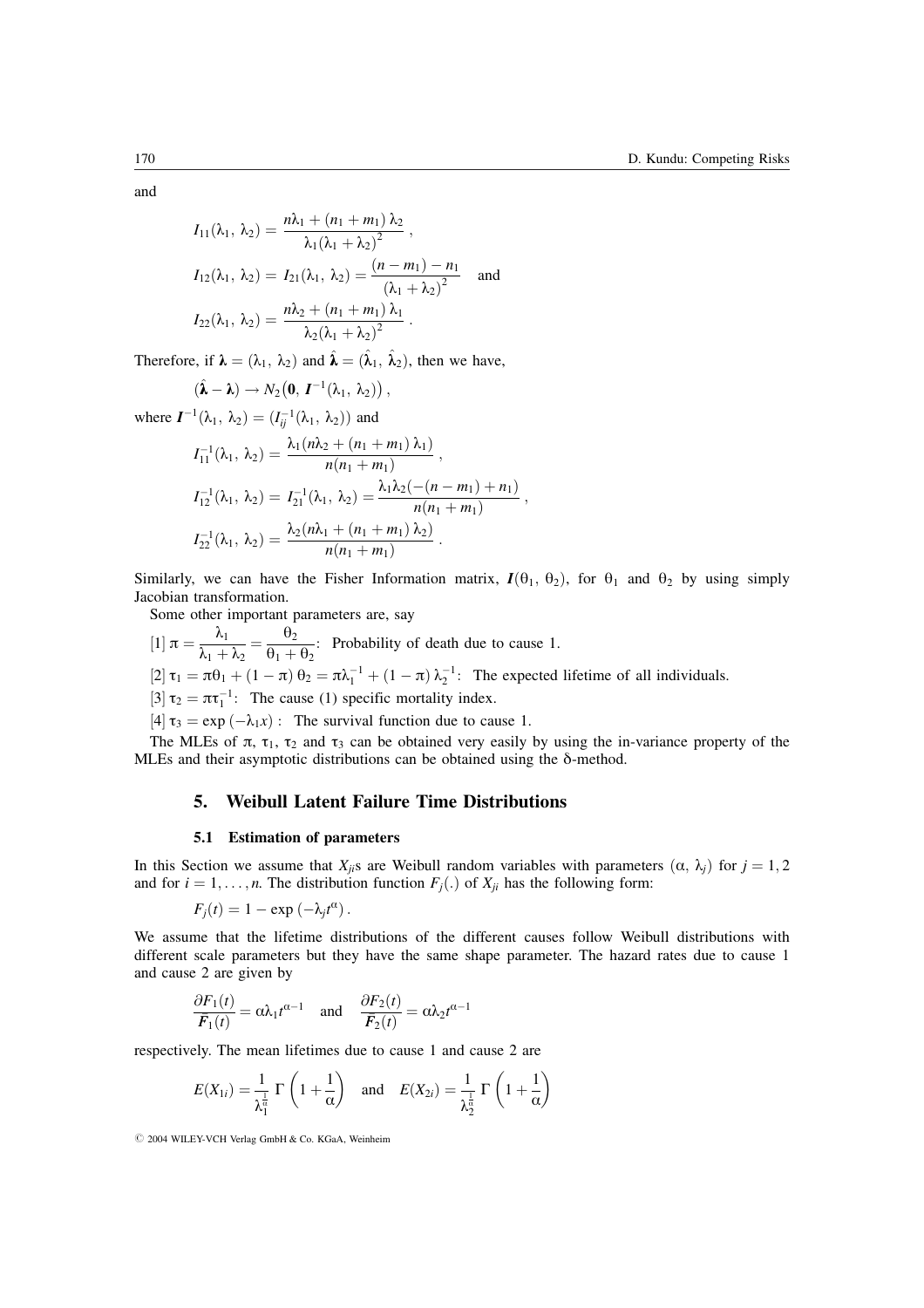respectively. The relative risk rate,  $\pi$ , due to cause 1 is

$$
\pi = P[X_{1i} < X_{2i}] = \int\limits_0^\infty \alpha \lambda_1 x^{\alpha - 1} \exp\left(-\left(x^\alpha (\lambda_1 + \lambda_2)\right) \right) dx = \frac{\lambda_1}{\lambda_1 + \lambda_2}
$$

and it is independent of the shape parameter. The log-likelihood of the observed data is

$$
\ln(L) = (r_1 + r_4) \ln(\lambda_1) + (r_2 + r_5) \ln(\lambda_2) + (r_3 - r_4 - r_5) \ln(\lambda_1 + \lambda_2) - (\lambda_1 + \lambda_2) \sum_{i \in I} x_i^{\alpha} + (\alpha - 1) \sum_{i \in I_1 \cup I_2 \cup I_3} \ln(x_i) + (r_1 + r_2 + r_3) \ln(\alpha).
$$

Taking derivatives of ln  $(L)$  with respect to  $\lambda_1$ ,  $\lambda_2$  and  $\alpha$  and making them equal to zero, give

$$
\hat{\lambda}_1(\alpha) = \frac{n(r_1 + r_4)}{\sum\limits_{i \in I} x_i^{\alpha}(n_1 + m_1)} \quad \text{and} \quad \hat{\lambda}_2(\alpha) = \frac{n(r_2 + r_5)}{\sum\limits_{i \in I} x_i^{\alpha}(n_1 + m_1)}.
$$

Putting values of  $\hat{\lambda}_1(\alpha)$  and  $\hat{\lambda}_2(\alpha)$  in ln (L), we obtain

$$
\ln(L(\alpha)) = K + (r_1 + r_2 + r_3) \left[ \ln(\alpha) - \ln\left(\sum_{i \in I} x_i^{\alpha}\right) \right] + (\alpha - 1) \sum_{i \in I_1 \cup I_2 \cup I_3} \ln(x_i), \tag{8}
$$

here K is a constant independent of  $\alpha$ . Now differentiating (8) with respect to  $\alpha$  and equating it to zero, we obtain

$$
\frac{d}{d\alpha}\ln(L(\alpha)) = -(r_1 + r_2 + r_3) \frac{\sum\limits_{i \in I} x_i^{\alpha} \ln(x_i)}{\sum\limits_{i \in I} x_i^{\alpha}} + \sum\limits_{i \in I_1 \cup I_2 \cup I_3} \ln(x_i) + \frac{r_1 + r_2 + r_3}{\alpha} = 0.
$$
 (9)

The equation (9) can be written equivalently as

$$
\alpha = \left[\frac{\sum\limits_{i \in I} x_i^{\alpha} \ln(x_i)}{\sum\limits_{i \in I} x_i^{\alpha}} - \frac{\sum\limits_{i \in I_1 \cup I_2 \cup I_3} \ln(x_i)}{r_1 + r_2 + r_3}\right]^{-1} = h(\alpha) \text{ (say)}.
$$
\n(10)

Therefore, a simple iterative scheme may be used to solve (10). From the *i*th iterate  $\alpha_{(i)}$ ,  $\alpha_{(i+1)}$  can be obtained as  $h(\alpha_{(i+1)})$ . Once we obtain  $\hat{\alpha}$ ,  $\hat{\lambda}_1(\hat{\alpha})$  and  $\hat{\lambda}_2(\hat{\alpha})$  can be obtained as MLEs of  $\lambda_1$  and  $\lambda_2$ respectively.

Alternatively, we can use EM algorithm of Dempster, Laird and Rubin [2] to compute MLEs of unknown parameters. The EM algorithm consists of two steps. The first one is the estimation (E) step, where complete observations are left intact and 'pseudo observations' are framed. In this case we consider the E-step as follows. All data belong to category a, b, d, e, and f are left intact, only if the observation  $x$  belongs to category c, we form 'pseudo observation' by fractioning  $x$  to two partially complete 'pseudo observation' of the form  $(x, w_1(x; \gamma))$ ,  $(x, w_2(x; \gamma))$ , where  $\gamma = (\lambda_1, \lambda_2, \alpha)$ . Specifically, the fractional mass,  $(w_i(x; y))$ , assigned to this 'pseudo observation' x, is the conditional probability that the individual died from risk  $j$  given that the individual had died at time point point  $x$ . Therefore,

$$
w_1(x; \gamma) = \frac{\lambda_1}{\lambda_1 + \lambda_2}
$$
 and  $w_2(x; \gamma) = \frac{\lambda_2}{\lambda_1 + \lambda_2}$ .

From now on we denote  $w_1(x; \gamma)$ ,  $w_2(x; \gamma)$  as  $w_1$  and  $w_2$  respectively. The log-likelihood function of the 'pseudo data' can be written as  $\ln (L_S(\lambda_1, \lambda_2, \alpha))$ , where

$$
\ln (L_S(\lambda_1, \lambda_2, \alpha)) = (r_1 + r_2 + r_3) \ln (\alpha) + (r_1 + w_1 r_3) \ln (\lambda_1) + (r_2 + w_2 r_3) \ln (\lambda_2) + (\alpha - 1) \sum_{i \in I_1 \cup I_2 \cup I_3} \ln (x_i) - (\lambda_1 + \lambda_2) \sum_{i \in I} x_i^{\alpha}.
$$
 (11)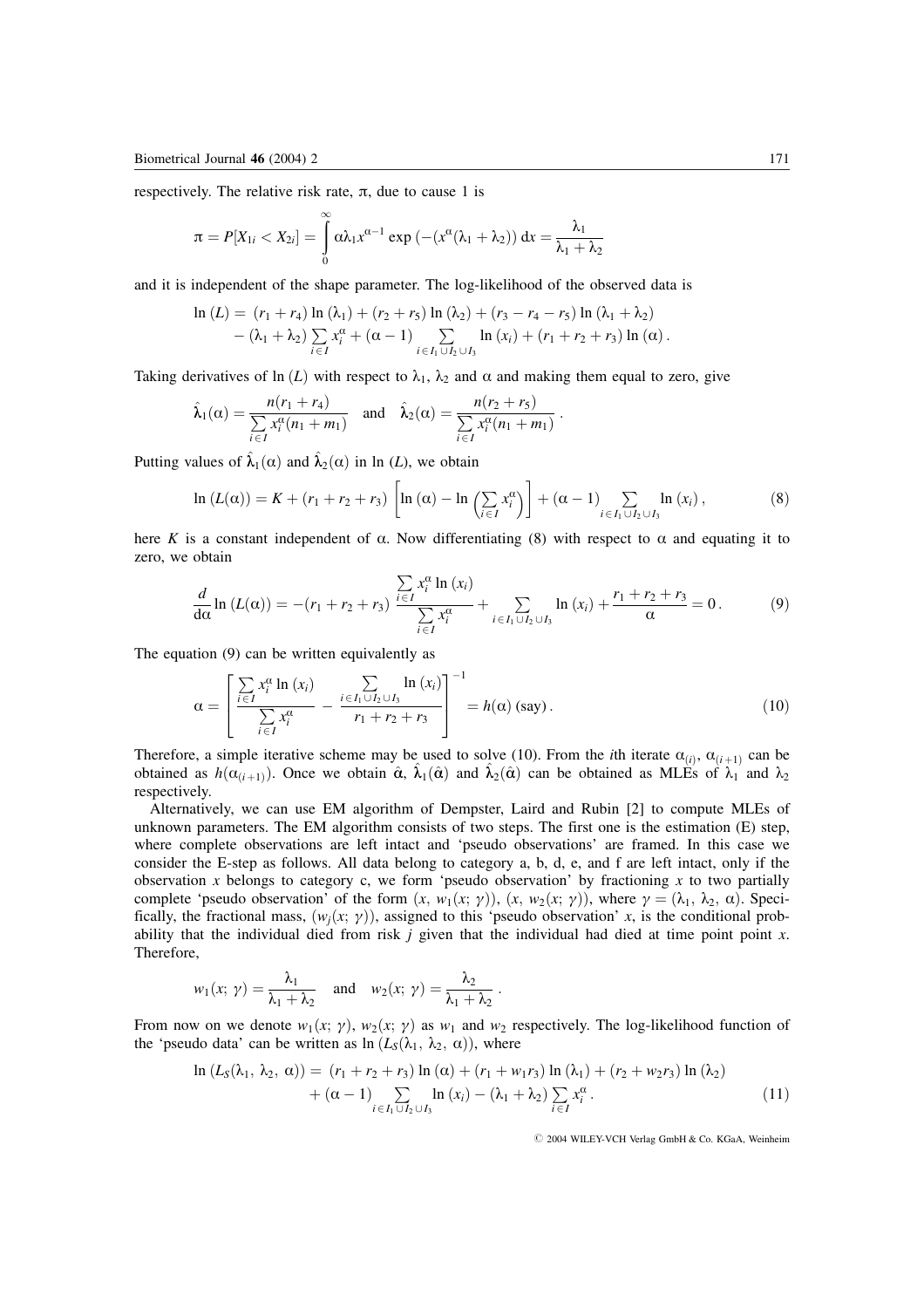The maximization step (M) involves the maximization of the log-likelihood function of the 'pseudo data' (11) with respect to  $\lambda_1$ ,  $\lambda_2$  and  $\alpha$ . Assuming  $w_j$ s to be known, we need to maximize  $L_S(\lambda_1, \lambda_2, \alpha)$ . It has to be performed iteratively. If  $(\lambda_1^{(i)}, \lambda_2^{(i)}, \alpha^{(i)})$  is the *i*th iterate, then  $(i + 1)$ th iterate,  $(\lambda_1^{(i+1)}, \lambda_2^{(i+1)}, \alpha^{(i+1)})$  can be obtained as

$$
\lambda_1^{(i+1)} = \frac{r_1 + r_3 w_1}{\sum_{i \in I} x_i^{\alpha^{(i)}}} \quad \text{and} \quad \lambda_2^{(i+1)} = \frac{r_2 + r_3 w_2}{\sum_{i \in I} x_i^{\alpha^{(i)}}} \, .
$$

Finally  $\alpha^{(i+1)}$  can be obtained as follows;

$$
\alpha^{(i+1)} = \arg \max g(\alpha) ,
$$

where

$$
g(\alpha) = (r_1 + r_2 + r_3) \ln (\alpha) + (r_1 + w_1 r_3) \ln (\lambda_1^{(i)}) + (r_2 + w_2 r_3) \ln (\lambda_2^{(i)})
$$
  
+  $(\alpha - 1) \sum_{i \in I_1 \cup I_2 \cup I_3} \ln (x_i) - (\lambda_1^{(i)} + \lambda_2^{(i)}) \sum_{i \in I} x_i^{\alpha}$ .

Equating  $g'(\alpha) = 0$ , we obtain

$$
\alpha = \frac{r_1 + r_2 + r_3}{(\lambda_1^{(i)} + \lambda_2^{(i)}) \sum_{i \in I} x_i^{\alpha} \ln (x_i) - \sum_{i \in I_1 \cup I_2 \cup I_3} \ln (x_i)} = v(\alpha) \text{ (say)}.
$$
 (12)

Note that (12) also can be solved similarly as (10).

# 5.2 Confidence intervals

In this Section we provide confidence intervals of different parameters. Since it is not possible to obtain the exact distribution of MLEs, we use the asymptotic method. The asymptotic results can be stated as follows:

$$
(\hat{\lambda}_1 - \lambda_1, \hat{\lambda}_2 - \lambda_2, \hat{\alpha} - \alpha) \rightarrow N_3(\mathbf{0}, \mathbf{I}^{-1}(\lambda_1, \lambda_2, \alpha)). \tag{13}
$$

Here  $I(\lambda_1, \lambda_2, \alpha)$  is the Fisher Information matrix for the unknown parameters  $(\lambda_1, \lambda_2, \alpha)$ . The elements of the  $3 \times 3$  matrix  $\boldsymbol{I} = ((I_{ij}))$  are as follows:

$$
I_{11}(\lambda_{1}, \lambda_{2}, \alpha) = \frac{n\lambda_{1} + (n_{1} + m_{1}) \lambda_{2}}{\lambda_{1} (\lambda_{1} + \lambda_{2})^{2}},
$$
  
\n
$$
I_{22}(\lambda_{1}, \lambda_{2}, \alpha) = \frac{n\lambda_{2} + (n_{1} + m_{1}) \lambda_{1}}{\lambda_{2} (\lambda_{1} + \lambda_{2})^{2}},
$$
  
\n
$$
I_{12}(\lambda_{1}, \lambda_{2}, \alpha) = \frac{n - (n_{1} + m_{1})}{(\lambda_{1} + \lambda_{2})^{2}} = I_{21}(\alpha, \lambda_{1}, \lambda_{2}),
$$
  
\n
$$
I_{33}(\lambda_{1}, \lambda_{2}, \alpha) = \frac{n}{\alpha^{2}} + V(n + m) (\lambda_{1} + \lambda_{2}),
$$
  
\n
$$
I_{13}(\lambda_{1}, \lambda_{2}, \alpha) = (n + m) U = I_{31}(\lambda_{1}, \lambda_{2}, \alpha) = I_{23}(\alpha, \lambda_{1}, \lambda_{2}) = I_{32}(\lambda_{1}, \lambda_{2}, \alpha).
$$

Here  $U = E(X^{\alpha} \ln(X))$  and  $V = E(X^{\alpha} (\ln(X))^2)$ , where X is distributed as Weibull  $(\alpha, \lambda_1 + \lambda_2)$ . Note that  $U$  and  $V$  can be written as

$$
U = \frac{1}{\alpha(\lambda_1 + \lambda_2)^2} \left[ \psi(2) - \ln(\lambda_1 + \lambda_2) \right]
$$
  

$$
V = \frac{1}{\alpha^2(\lambda_1 + \lambda_2)^2} \left[ \psi'(2) + \psi(2) \left( \ln(\lambda_1 + \lambda_2) \right)^2 - 2\psi(2) \ln(\lambda_1 + \lambda_2) \right].
$$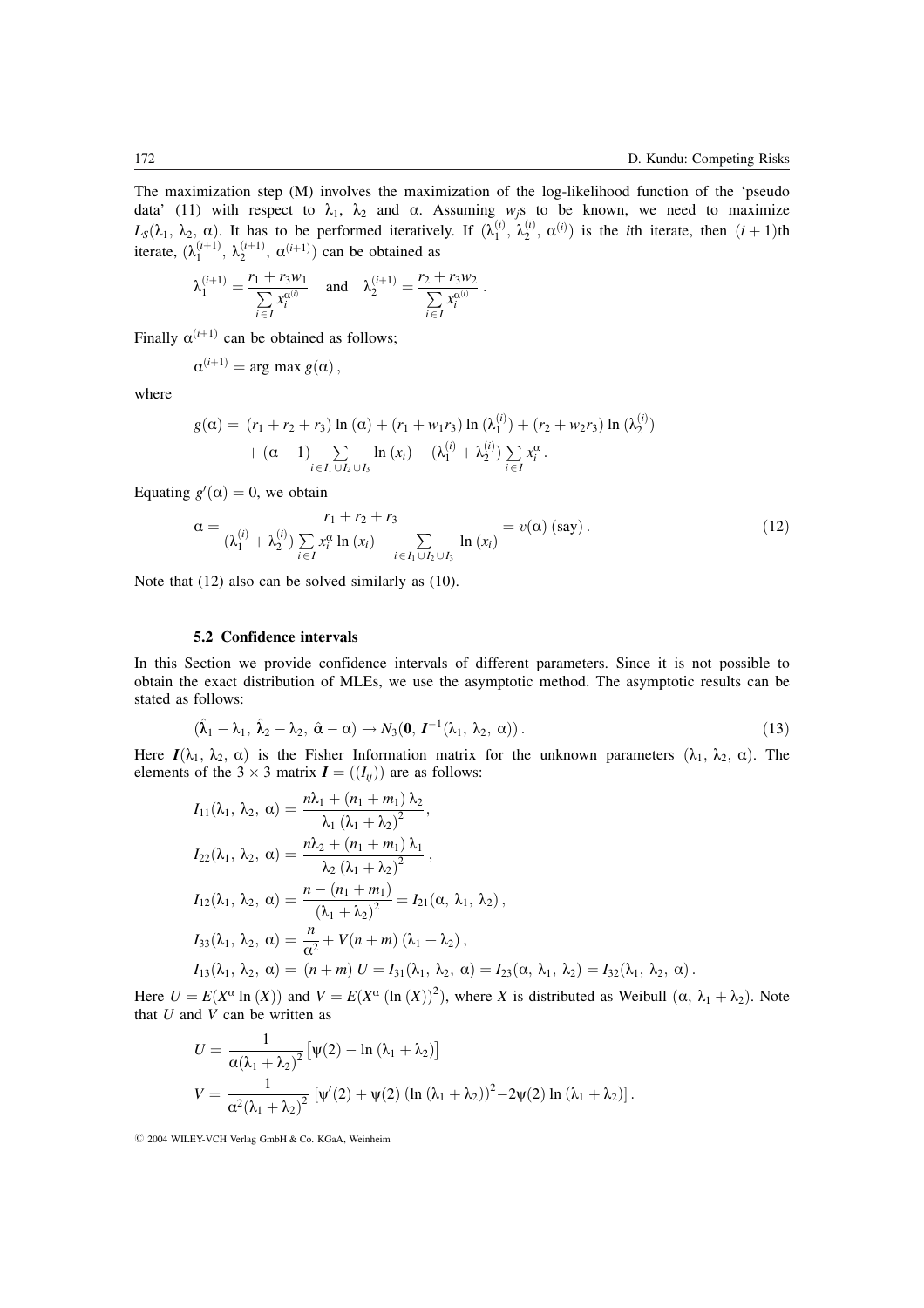Here  $\psi(.)$  and  $\psi'(.)$  are the digamma and polygamma functions respectively. We can use (13) to compute asymptotic confidence intervals of all unknown parameters.

Since it is observed that in many cases (see Efron and Hinkley [4]), it is more appropriate to use the observed information matrix than the expected information matrix, we provide the observed information matrix also. It is possible to obtain the observed information matrix when the EM algorithm is used (Louis [6]). Using the same notation of Louis [6], the observed information matrix,  $\hat{I}$ , takes the form

$$
\hat{\bm{I}} = \bm{B} - \bm{S}\bm{S}'.
$$

Here **B** is the  $3 \times 3$  negative of the second derivative matrix and **S** is the  $3 \times 1$  gradient vector. They are as follows:

$$
S(1) = \frac{r_1 + w_1 r_3}{\lambda_1} - \sum_{i \in I} x_i^{\alpha}, \qquad S(2) = \frac{r_2 + w_2 r_3}{\lambda_2} - \sum_{i \in I} x_i^{\alpha},
$$
  

$$
S(3) = \frac{r_1 + r_2 + r_3}{\alpha} + \sum_{i \in I_1 \cup I_2 \cup I_3} \ln(x_i) - (\lambda_1 + \lambda_2) \sum_{i \in I} x_i^{\alpha} \ln(x_i).
$$

and

$$
B(1, 1) = -\frac{r_1 + w_1 r_3}{\lambda_1^2}, \qquad B(2, 2) = -\frac{r_2 + w_2 r_3}{\lambda_2^2}, \qquad B(1, 2) = B(2, 1) = 0,
$$
  
\n
$$
B(1, 3) = B(3, 1) = B(2, 3) = B(3, 2) = -\sum_{I \in I} x_i^{\alpha} \ln(x_i),
$$
  
\n
$$
B(3, 3) = -\frac{r_1 + r_2 + r_3}{\alpha^2} - (\lambda_1 + \lambda_2) \sum_{i \in I} x_i^{\alpha} (\ln(x_i))^2.
$$

### 6. Data Analysis

We illustrate the proposed parametric estimation technique using one cancer clinical trials. The data was originally analyzed by Dinse [3] using the non-parametric approach.

Data Set: This example is concerned with the relationship between time until progression and an indicator function of patient status at the time of progression for patients with glioblastoma, a cancer of the brain. Define  $X$  as the time until disease progression, as measured in month from the date of randomization. Suppose,  $\delta$  indicates whether a patient is non ambulatory ( $\delta = 1$ ) or ambulatory  $(\delta = 2)$  at the time of their most recent examination within the month before progression.

If a patient does not experience a progression by the time of analysis, the patient belongs to category f. For a patient with a known progression time, if there is no record of his/her ambulatory status within the month of preceding progression falls into category  $c$ . For detailed discussions on the data set the readers are referred to Dinse [3]. The data set presents times and indicators for 172 patients from a clinical trial. The summary of the data set is as follows:  $r_1 = 41$ ,  $r_2 = 17$ ,  $r_3 = 31$ ,  $r_4 = r_5 = 0$ ,  $r_6 = 83$ ,  $n_1 = 58$ ,  $n = 89$ ,  $m_1 = 0$  and  $m = 83$ . Also  $\sum_{i \in I_1} x_i = 312$ ,  $\sum_{i \in I_2} x_i = 150$ ,  $\sum_{i \in I$  $i \in I_3$  $= 276, \sum$  $\sum_{i \in I_6} x_i = 885$  and  $\sum_{i \in I} x_i = 1639$ .

Before fitting our model to the complete data set we would like to test the validity of the proposed parametric models. Since the closeness between the empirical survival function and the estimated survival function is a good measure for model validity for uncensored data, we consider a subset of the data which has only  $a$ ,  $b$  or  $c$  types of failure. Assuming that the latent failure time distributions are exponential we obtain the MLEs of the parameters of the restricted data as  $\hat{\lambda}_{1r} = 0.085249$  and  $\hat{\lambda}_{2r} = 0.035347$ . The corresponding UMVUEs are  $\hat{\lambda}_{1r} = 0.084291$  and  $\hat{\lambda}_{2r} = 0.034950$  respectively. In this case MLEs and UMVUEs are quite close to each other and we consider MLEs only. The Kolmogorov-Smirnov (K-S) distance between the empirical distribution function of the restricted data and the estimated distribution function using the exponential model is 0.1912 and the corresponding p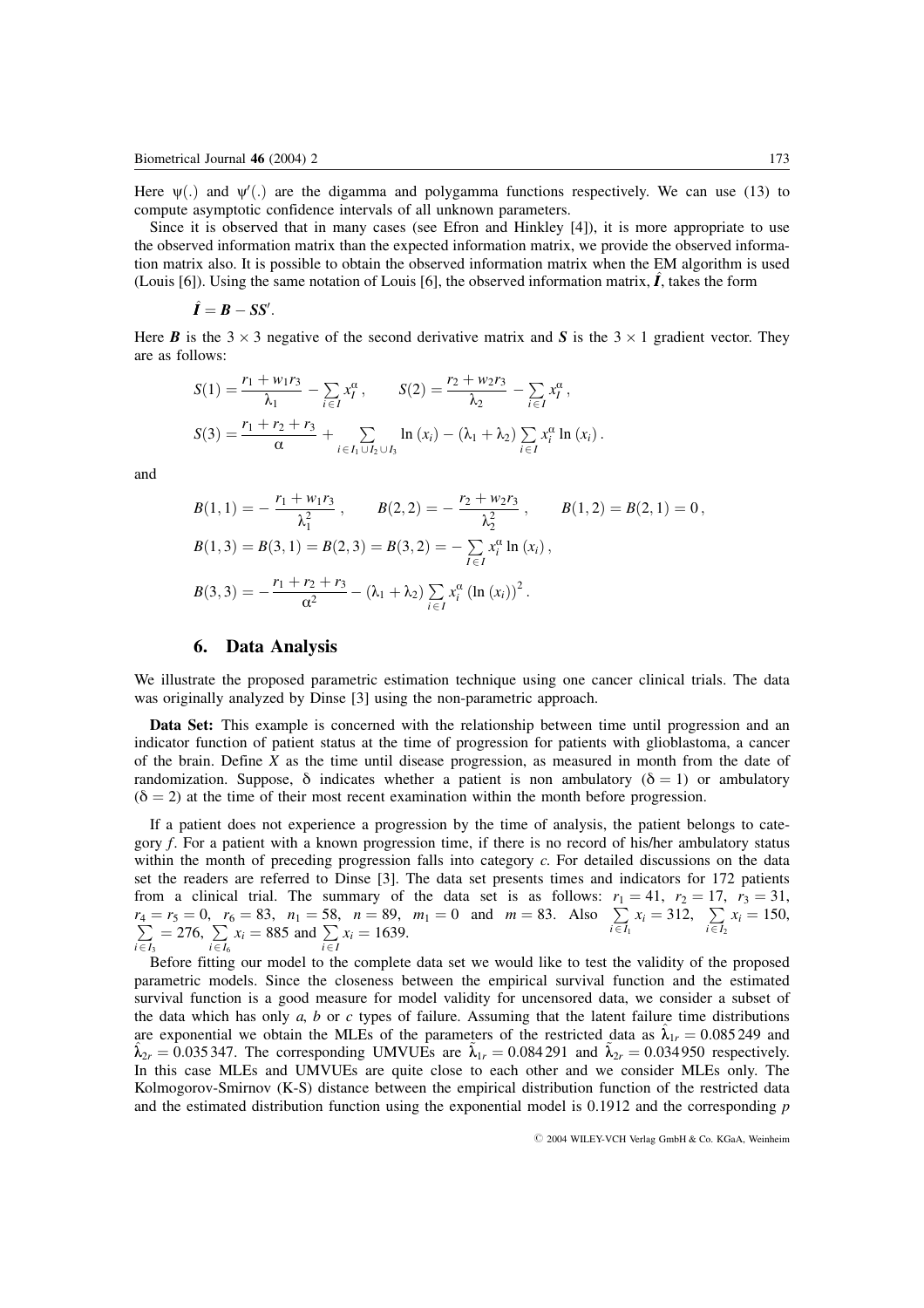

Fig. 1 Empirical survival function and the estimated survival functions using exponential and Weibull models.

value is 0.002 98. Similarly assuming that the latent failure time distributions are Weibull, we obtain the MLEs of the parameters of the restricted data as  $\lambda_{1r} = 0.030678$ ;  $\lambda_{2r} = 0.012719$  and  $\hat{\alpha}_r = 1.415 506$ . In this case the K-S distance between the empirical distribution function and the estimated distribution function using the Weibull model is 0.1173 and the corresponding  $p$  value is 0.17254. Since the  $p$  value corresponding to the Weibull model is quite high, therefore the preliminary data analysis suggests that the proposed Weibull model can be used to analyze this data set. We plot the empirical survival function and the estimated survival functions using exponential model and



UMVUE's. Here lifetime distributions are exponential.

 $©$  2004 WILEY-VCH Verlag GmbH & Co. KGaA, Weinheim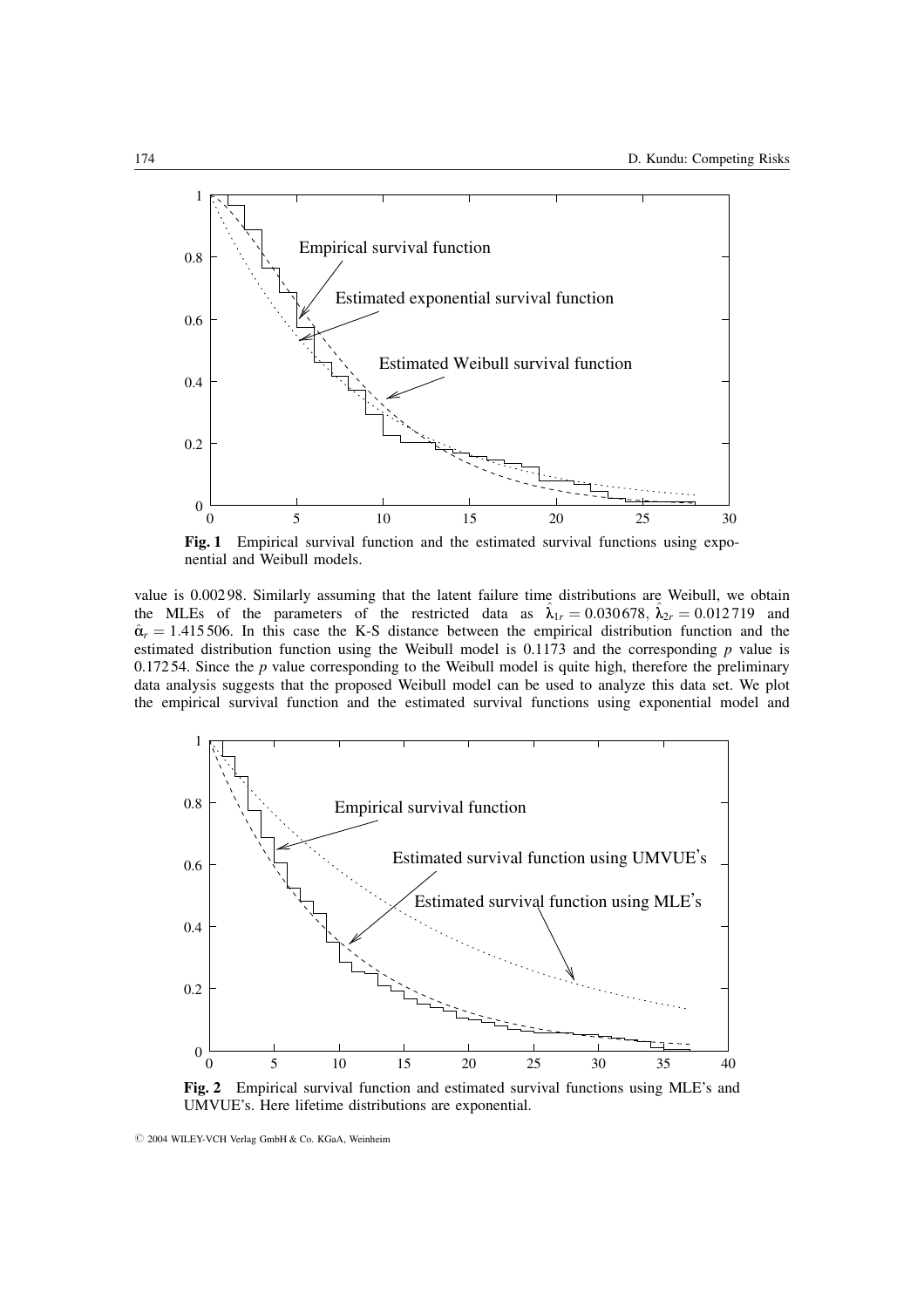

Fig. 3 Empirical survival function and the estimated survival functions using MLE's and modified MLE's. Here the lifetime distributions are Weibull.

Weibull model in Figure 1. Since it is assumed that the incomplete data are the coming from the same population as the complete data, therefore it is not unreasonable to use the proposed models to analyze this data set.

Now we consider the full data set. Under the assumption that the latent failure times are exponentially distributed, MLEs of  $\lambda_1$  and  $\lambda_2$  are  $\lambda_1 = 0.0384$  and  $\lambda_2 = 0.0159$  respectively, the log-likelihood value is -383.3599. Also  $V(\hat{\lambda}_1) = 5.22 \times 10^{-6}$  and  $V(\hat{\lambda}_1) = 3.27 \times 10^{-6}$ . Moreover, UMVUEs of  $\lambda_1$ and  $\lambda_2$  are  $\tilde{\lambda}_1 = 0.0738$  and  $\tilde{\lambda}_2 = 0.0305$  respectively, with  $V(\tilde{\lambda}_1) = 1.93 \times 10^{-5}$  and  $V(\tilde{\lambda}_2) = 1.21 \times 10^{-5}$ . Clearly MLEs and UMVUEs are quite different and it is mainly due to heavy censoring. Estimated survival function obtained using the MLEs is  $e^{-(0.0384 + 0.0159)x}$  and the corresponding 95% confidence bounds are  $e^{-(0.0384 + 0.0159)x} \pm 0.0113 \times e^{-(0.0384 + 0.0159)x}$ . The Kolmogorov-Smirnov (K-S) distance between the empirical distribution function and the estimated distribution function is 0.296 and the corresponding  $p$  value is almost zero. Similarly the estimated survival function using the UMVUEs is  $e^{-(0.0738 + 0.0305)x}$  and the corresponding 95% confidence bands are  $e^{-(0.0738 + \bar{0.0305})x} \pm 0.0416 \times e^{-(0.0738 + 0.0305)x}$ . In this case the K-S distance is 0.152 and the corresponding  $p$  value is 0.007. We provide the empirical survival function and the estimated survival functions using MLEs and UMVUEs in the Figure 2. Clearly, UMVUEs provide a much better fit to the empirical survival function but still its  $p$  value is quite small. Instead of MLEs we prefer to use the bias corrected UMVUEs in this case.

Conditional estimates of mean times until progression of patients with non ambulatory status and ambulatory status are  $\dot{\theta}_1 = 13.4801$  and  $\dot{\theta}_2 = 32.5113$  respectively. The corresponding 95% confidence intervals are (4.8404, 22.1199) and (26.4388, 38.5834) respectively. Clearly the mean progression time of the patients with ambulatory status is significantly more than the patients with non ambulatory status. The biased corrected estimate of the mean progression time of all patients, say  $\tilde{\tau}_1 = 19.0586$  and the corresponding 95% asymptotic confidence interval is (15.0924, 23.0249). The estimate of the relative risk rate of the non ambulatory status is 0.7072 and the corresponding 95% asymptotic confidence interval is (0.6076, 0.8076). Clearly it is siginificantly greater than 0.5.

The estimates of the survival functions of the time until progression of the patients with non-ambulatory and ambulatory status at the time point x are  $e^{-0.0738x}$  and  $e^{-0.0305x}$  respectively. The corresponding 95% confidence intervals are  $e^{-0.0738x} \pm 0.0196x e^{-0.0738x}$  and  $e^{-0.0305x} \pm 0.0138x e^{-0.0305x}$  respectively.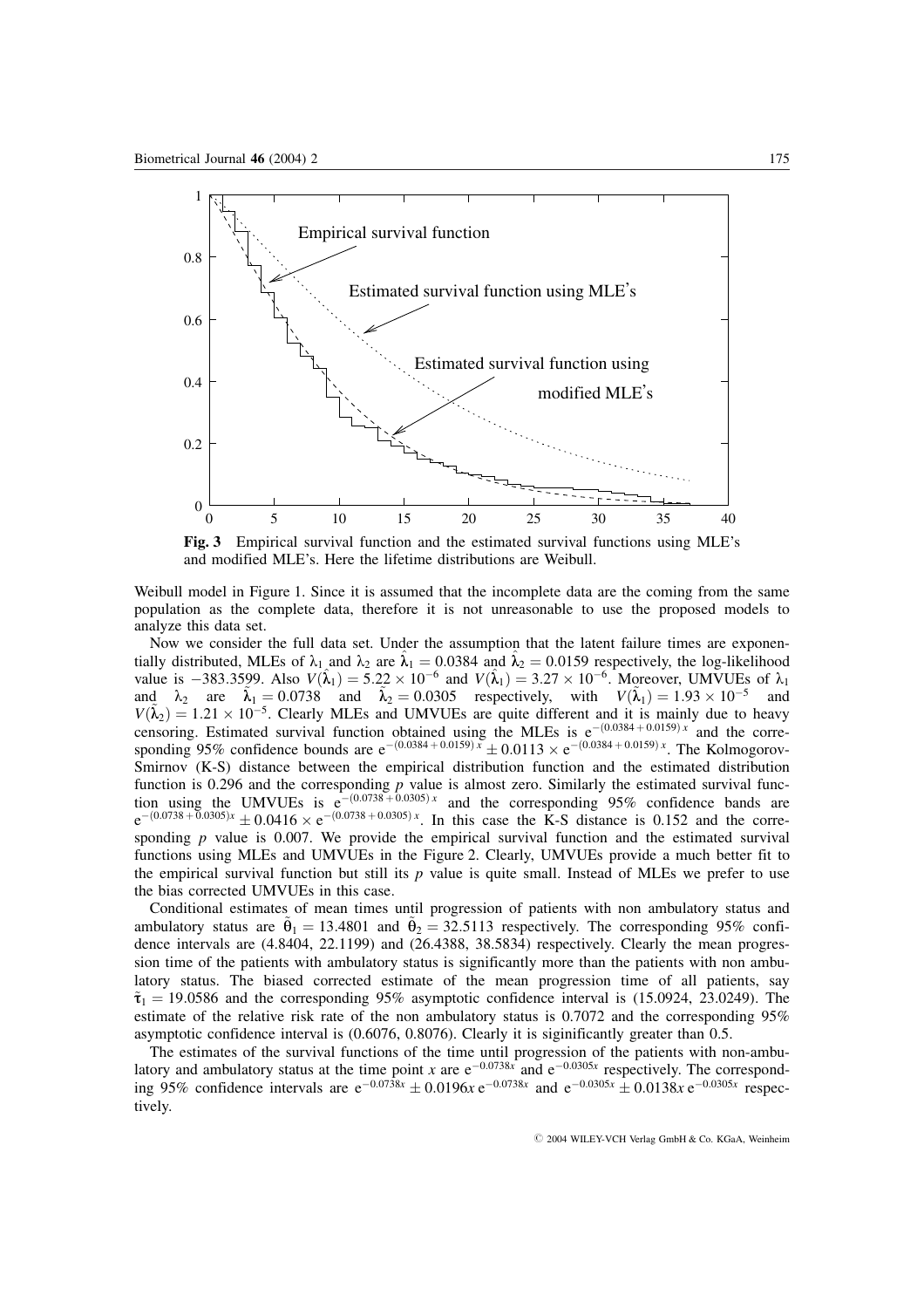Now we analyze the data under the assumptions that the latent failure time distributions are Weibull. In this case, we obtain the MLEs of the unknown parameters using the methods proposed in the Section 5. Both the methods converge to the same solutions and they are as follows,  $\hat{\alpha} = 1.2145$ ,  $\hat{\lambda}_1 = 0.0222$  and  $\hat{\lambda}_2 = 0.0092$ , the corresponding log-likelihood value is -378.1220. We obtain the empirical survival function and the estimated survival function using the MLEs as  $e^{-(0.0222 + 0.0092)\hat{x}^{1.2145}}$ . We provide it in the Figure 3. Unfortunately it does not match very well. The K-S distance between the empirical distribution function and the estimated distribution function is 0.313 and the corresponding  $p$  value is almost zero. Similar things happen even in the exponential case also. We feel that the scale parameters are highly biased. We make the bias correction as follows. Assuming that the shape parameter is known to be 1.2145, we transform the date as  $X^{\alpha}$  and then estimate the scale parameters by UMVUEs. It gives the improved estimates of  $\lambda_1$  and  $\lambda_2$ , say estimate the scale parameters by UMVUEs. It gives the improved estimates of  $\lambda_1$  and  $\lambda_2$ , say  $\tilde{\lambda}_1 = 0.0429$  and  $\tilde{\lambda}_2 = 0.0178$  respectively. We obtain the empirical survival function and the estimated survival function using the improved estimates as  $e^{-(0.0429 + 0.0178)x^{1.2145}}$ . It is also plotted in Figure 3. The K-S distance between the empirical survival function and the estimated survival function in this case is 0.089 and the corresponding  $p$  value is 0.127. We will be using these new estimates from now on.

The asymptotic variance covariance matrix of  $(\hat{\lambda}_1, \hat{\lambda}_2, \hat{\alpha})$  obtained from the observed information matrix using the EM algorithm is

$$
\begin{bmatrix} 2.7261 \times 10^{-6} & -2.1173 \times 10^{-6} & -1.1 & \times 10^{-5} \\ -2.1173 \times 10^{-6} & 2.3672 \times 10^{-6} & -0.4943 \times 10^{-5} \\ -1.1 & \times 10^{-5} & -0.4943 \times 10^{-5} & 16.469 \times 10^{-4} \end{bmatrix}.
$$

Therefore, by proper multiplication we obtain the variance covariance matrix of  $(\tilde{\lambda}_1, \tilde{\lambda}_2, \tilde{\alpha})$  as

$$
\begin{bmatrix} 1.0180 \times 10^{-5} & -4.0915 \times 10^{-6} & -2.1257 \times 10^{-5} \\ -4.0915 \times 10^{-6} & 8.8398 \times 10^{-6} & -0.9552 \times 10^{-5} \\ -2.1257 \times 10^{-5} & -0.9552 \times 10^{-5} & 16.469 \times 10^{-4} \end{bmatrix}.
$$

The asymptotic 95% confidence bounds for  $\lambda_1$ ,  $\lambda_2$  and  $\alpha$  are (0.0366, 0.0492), (0.0119, 0.0236) and (1.1350, 1.2940) respectively. Since the 95% confidence interval of  $\alpha$  does not include 1, therefore it is reasonable to use the Weibull model rather than the exponential model for this data set. Even the log-likelihood values also suggest (performing  $\chi^2$  testing) that the Weibull model is a preferred model than the exponential model in this case. The estimates of the mean lifetime of the patients with nonambulatory and ambulatory status are 12.5349 and 25.8634 and the corresponding 95% confidence bounds are (5.0299, 20.0399) and (14.5047, 37.2221) respectively. The estimate of the relative risk rate of the patients with non-ambulatory status is 0.7068 and the corresponding asymptotic 95% confidence band is (0.5885, 0.8251). The estimates of the survival functions of the time until progression of the patients with non-ambulatory and ambulatory status at the time point x are  $e^{-0.0429x^{1.2145}}$  and  $e^{-0.0178x^{1.2145}}$  respectively. The corresponding 95% asymptotic confidence bounds are  $e^{-0.0429x^{1.2145}}$   $\pm$  $e^{-0.0429x^{1.2145}}x^{1.2145}$  (19.9528 – 3.5527 ln  $(x) + 5.9570$   $(\ln(x))^2$ )<sup> $\frac{1}{2} \times 10^{-3}$  and  $e^{-0.0178x^{1.2145}}$   $\pm e^{-0.0178x^{1.2145}}x^{1.2145}$ </sup>  $(17.3260 - 0.6665 \ln(x) + 1.0227 (\ln(x))^2)^{\frac{1}{2}} \times 10^{-3}$ . They are plotted in Figure 4 and it is clear from the figure that the two survival functions are significantly different.

For illustrations purposes we assume that  $10\%$  of the category f data have known status of the patients. We randomly choose 10% of the data from the category  $f$  and assign status 1 and status 2 with probability 0.7 ( $\approx \pi$ ) and 0.3 respectively. Now the summary of the new data set is as follows:  $r_1 = 41, r_2 = 17, r_3 = 31, r_4 = 7, r_5 = 5, r_6 = 71, n_1 = 58, n = 89, m_1 = 12 \text{ and } m = 83.$  Also<br>  $\sum x_i = 312, \sum x_i = 150, \sum x_i = 276, \sum x_i = 100, \sum x_i = 700, \text{and } \sum x_i = 1630$ . Assum  $\sum_{i \in I_1} x_i = 312, \sum_{i \in I_2} x_i = 150, \sum_{i \in I_3} x_i$  $= 276, \sum$  $i \in I_4$  $\binom{6}{109}$ ,  $\sum$  $i \in I_5$  $= 76, \sum$  $\sum_{i \in I_6} x_i = 700$  and  $\sum_{i \in I} x_i = 1639$ . Assuming that the lifetime distributions are exponential, the estimates of the scale parameters are as follows:  $\hat{\lambda}_1 = 0.0372, \hat{\lambda}_2 = 0.0171, \hat{\lambda}_1 = 0.0714$  and  $\hat{\lambda}_2 = 0.0329$ . Similarly assuming that the lifetime distri-

 $O$  2004 WILEY-VCH Verlag GmbH & Co. KGaA, Weinheim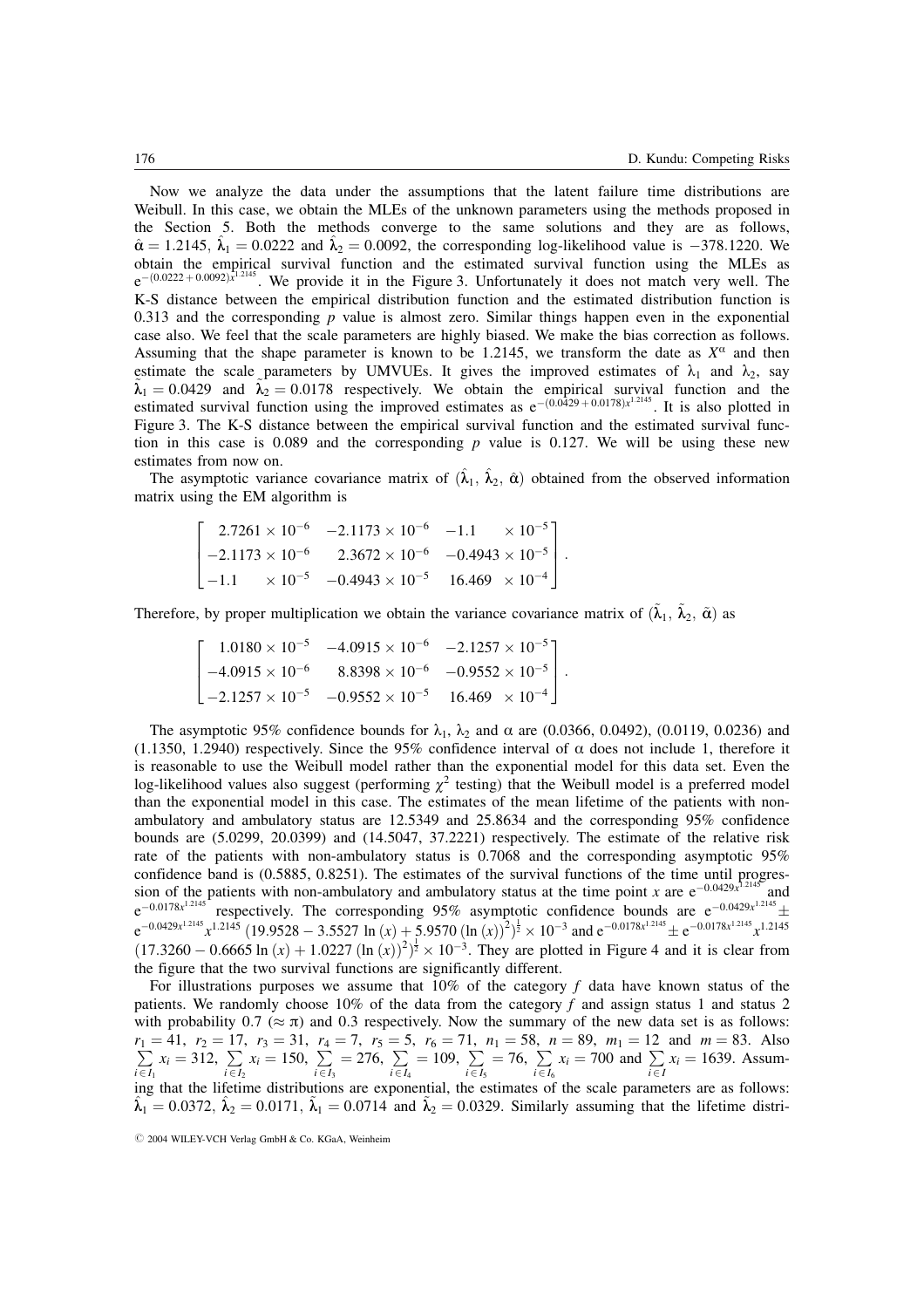

Fig. 4 Estimated survival functions and the corresponding 95% confidence bounds for the non-ambulatory and the ambulatory status patients. The lifetime distributions are assumed to be Weibull.

butions are Weibull the estimates are  $\hat{\alpha} = 1.2145$ ,  $\hat{\lambda}_1 = 0.0214$ ,  $\hat{\lambda}_2 = 0.0099$ ,  $\tilde{\lambda}_1 = 0.0413$  and  $\tilde{\lambda}_2 = 0.0189$ . Therefore the estimates of the other parameters can be obtained similarly as before, using these estimates.

Now we compare ours with Dinse's [3] findings. First of all the non-parametric estimate of  $\bar{F}$ (.) as obtained by Dinse [3] is quite close to the parametric estimate of the survival function, particularly when the latent failure time distributions are assumed to be Weibull (see Figure 3). This indicates that both analysis should provide comparable results. Dinse [3] also mentioned that the non-parametric estimates of  $\delta_i(t) = P[\delta = j | X = t]$  are very erratic and therefore, he has provided the smoothed estimates of  $\delta_i(t)$ . In our formulation,  $\delta_i(t)$  is constant for all t. Therefore, the parametric estimate of  $\delta_i(t)$  can be considered as the smoothed version of the non-parametric estimates. In our case using Weibull distributions, we obtain  $\hat{\delta}_1(t) \approx 0.70$  and  $\hat{\delta}_2(t) \approx 0.30$ . From Figure 1 of Dinse [3], it is clear that the nonparametric smoothed estimate of  $\delta_2(t)$  is close to 0.30. Therefore, both methods provide similar results.

# 7. Cause Specific Hazard Functions Model

In this Section, we formulate the problem, using the cause specific hazard functions, as originally proposed by Prentice et al. [9]. We assume cause specific hazard functions to be exponential or Weibull. We use  $\lambda(t)$  as the overall hazard function and  $\lambda_i(t)$  as the cause specific hazard function for  $j = 1$  and 2. It is known that  $\lambda(t) = \lambda_1(t) + \lambda_2(t)$ .

Suppose X,  $\delta$  and  $\bar{F}$ . are same as defined in Sections 1 and 2, the likelihood contributions of the observations a, b, c, d, e and f are

$$
\lambda_1(t) \overline{F}(t), \qquad \lambda_2(t) \overline{F}(t), \qquad \lambda(t) \overline{F}(t), \qquad \int\limits_t^\infty \lambda_1(u) \overline{F}(u) \, \mathrm{d}u, \qquad \int\limits_t^\infty \lambda_2(u) \overline{F}(u) \, \mathrm{d}u,
$$
\n
$$
\int\limits_t^\infty \lambda(u) \overline{F}(u) \, \mathrm{d}u,
$$

respectively.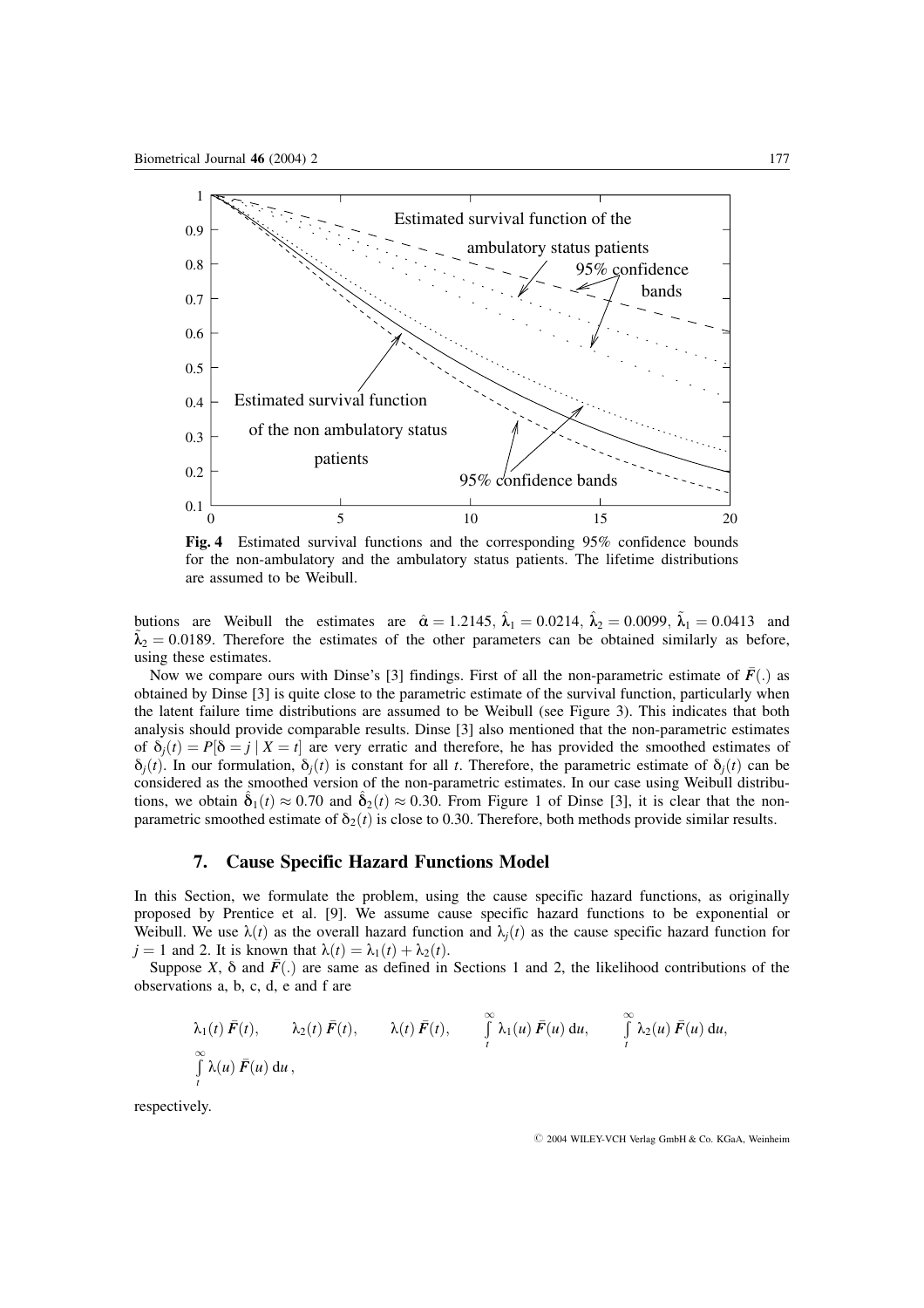#### 7.1 Exponential cause specific hazard functions

In this subSection, it is assumed

 $\lambda_1(t) = \lambda_1$  and  $\lambda_2(t) = \lambda_2$ .

In this case the likelihood contributions from the observations a, b, c, d, e and f are

$$
\lambda_1 e^{-(\lambda_1+\lambda_2)t}, \qquad \lambda_2 e^{-(\lambda_1+\lambda_2)t}, \qquad (\lambda_1+\lambda_2) e^{-(\lambda_1+\lambda_2)t}, \qquad \frac{\lambda_1}{\lambda_1+\lambda_2} e^{-(\lambda_1+\lambda_2)t},
$$
  

$$
\frac{\lambda_2}{\lambda_1+\lambda_2} e^{-(\lambda_1+\lambda_2)t}, \qquad e^{-(\lambda_1+\lambda_2)t}
$$

respectively. Therefore, under this formulation, the likelihood function of the observed data (1) is same as  $(2)$ .

## 7.2 Weibull cause specific hazard functions

In this subSection, it is assumed,

$$
\lambda_1(t) = \alpha \lambda_1 t^{\alpha - 1} \quad \text{and} \quad \lambda_2(t) = \alpha \lambda_2 t^{\alpha - 1}.
$$

Therefore,

$$
\bar{F}(t) = e^{-(\lambda_1+\lambda_2) t^{\alpha}}.
$$

In this case the likelihood contributions from the observations a, b, c, d, e and f are

$$
\frac{\alpha\lambda_1t^{\alpha-1}e^{-(\lambda_1+\lambda_2)t^{\alpha}}}{\lambda_1+\lambda_2}e^{-(\lambda_1+\lambda_2)t^{\alpha}}, \qquad \frac{\alpha\lambda_2t^{\alpha-1}e^{-(\lambda_1+\lambda_2)t^{\alpha}}}{\lambda_1+\lambda_2}e^{-(\lambda_1+\lambda_2)t^{\alpha}}, \qquad \frac{\alpha(\lambda_1+\lambda_2)t^{\alpha-1}e^{-(\lambda_1+\lambda_2)t^{\alpha}}}{e^{-(\lambda_1+\lambda_2)t^{\alpha}}},
$$

respectively. In this case also the likelihood function of the data is same as the likelihood function obtained using independent Weibull latent failure times distributions in Section 5. Since the likelihood functions are equal in both cases, the estimation procedures of the different unknown parameters, namely  $(\lambda_1, \lambda_2)$  or  $(\lambda_1, \lambda_2, \alpha)$ , and the statistical properties of these estimates are same in both the formulation.

# 8. Conclusions

In this paper we consider the analysis of the partially complete time and type of failure data in presence of competing risks. We formulate the problem in two different ways and it is observed that both of them lead to the same likelihood function. It raises the important question of the identifiability problem of competing risks. Our analysis shows, as expected, that in the above situation it is not possible to identify from the given data whether the competing causes are independent or not without the presence of covariates.

#### **References**

- Cox, D. R. (1959). The analysis of exponentially distributed lifetimes with two types of failures. Journal of the Royal Statistical Society, Series B 21, 411–421.
- Dempster, A. P., Laird, N. M., and Rubin, D. B. (1977). Maximum likelihood estimation from incomplete data via the EM algorithm. Journal of the Royal Statistical Society, Series B 39, 1-22.
- Dinse, G. E. (1982). Non-parametric estimation of partially incomplete time and types of failure data. Biometrics 38, 417–431.

 $O$  2004 WILEY-VCH Verlag GmbH & Co. KGaA, Weinheim